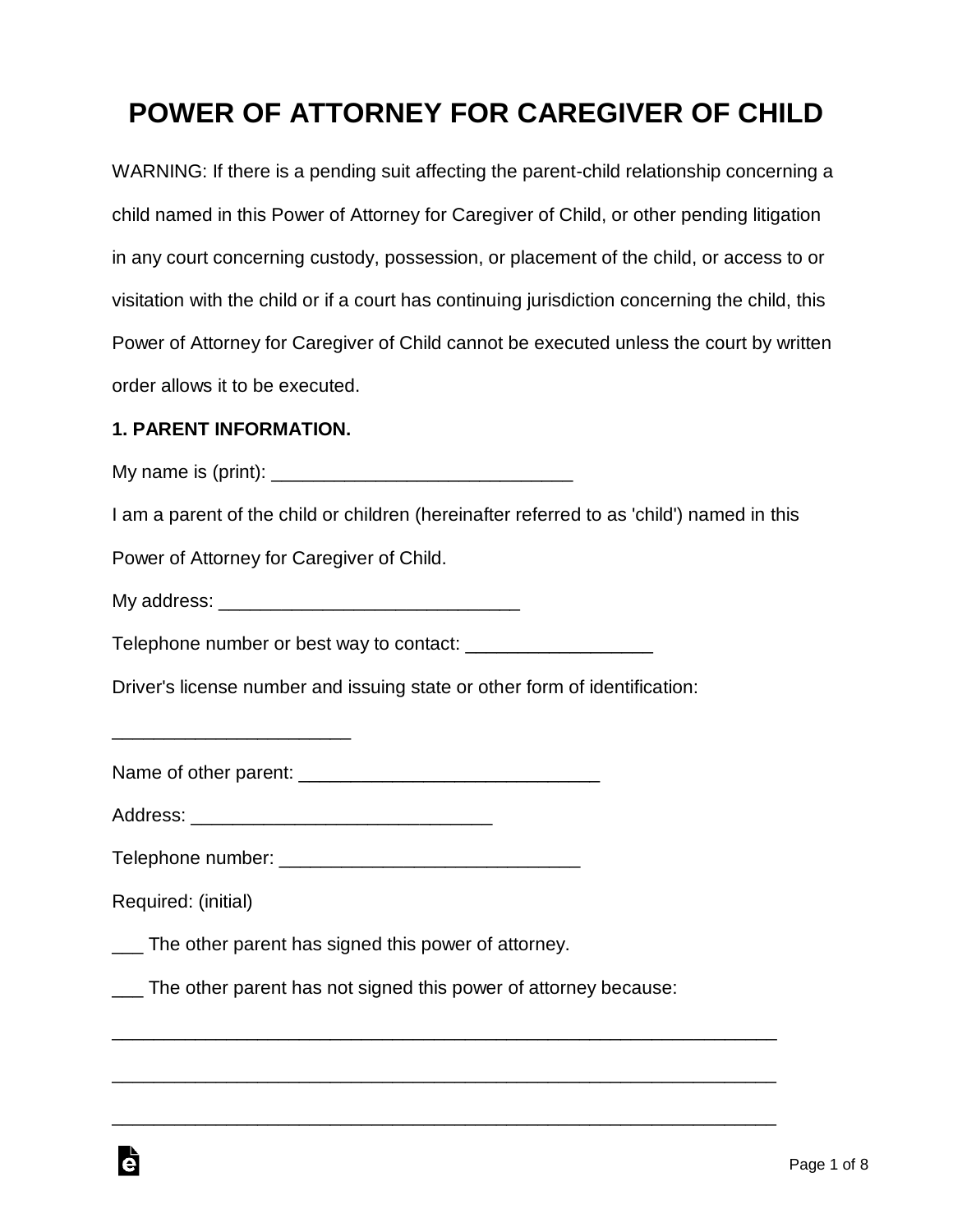Note: If only one parent signs this power of attorney, the power of attorney must be witnessed by two witnesses to be effective.

#### **2. ACKNOWLEDGMENT OF DISCLOSURE STATEMENT**.

\_\_\_\_ (initial) I have read and understand the information contained in the disclosure statement attached to and made part of this power of attorney.

\_\_\_\_ (other parent initial) has read and understands the information contained in the disclosure statement attached to and made part of this power of attorney.

**3. PRIOR COURT ORDERS CONCERNING CHILD** (initial the correct choice).

NO court has issued orders about my child and there are no child support orders in effect with respect to my child.

A court HAS issued orders about my child:

Cause number: \_\_\_\_\_\_\_\_\_\_\_\_\_\_\_\_, \_\_\_\_\_\_\_\_\_\_\_\_\_\_\_\_ County, Texas.

\_\_\_\_ The order grants me the right to determine the primary physical residence of my child.

\_\_\_\_ I have provided my agent with a copy of the order.

#### **4. DESIGNATION OF AGENT**

\_\_\_\_\_\_\_\_\_\_\_\_\_\_\_\_\_\_\_\_\_\_\_\_\_\_\_\_\_

I do hereby appoint (print name of agent) \_\_\_\_\_\_\_\_\_\_\_\_\_\_\_\_\_\_ as my agent to act on

behalf of my child as stated below, unless I state otherwise in this document.

Agent's address: **Example 20** 

Driver's license number and issuing state or other form of identification:

Telephone number or best way to contact: \_\_\_\_\_\_\_\_\_\_\_\_\_\_\_\_\_\_

# **5. CHILDREN COVERED BY THIS POWER OF ATTORNEY**

Please provide the following information for each child for whom this power of attorney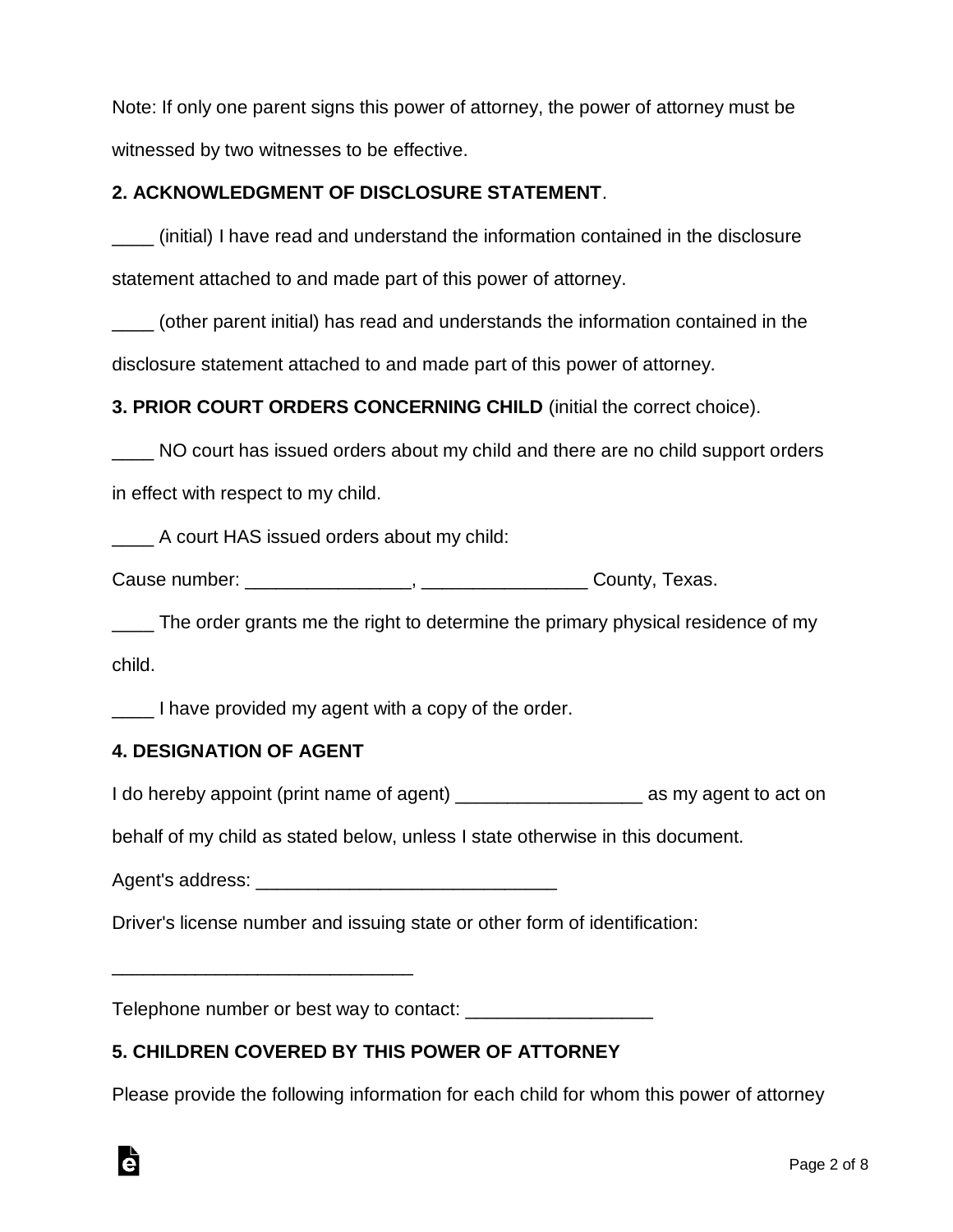is to be effective. Attach additional sheets if necessary.

Child's name (first, middle, last):

Date of birth: \_\_\_\_\_\_\_\_\_\_\_\_\_\_\_\_\_\_\_\_\_\_\_\_

## **6. POWERS (AREAS OF AUTHORITY).**

My agent is hereby appointed in my place to perform the following acts on behalf of each child named above:

Initial ONLY those areas of authority that you wish your agent to have. Draw vertical or wavy lines through each area of authority that you do not want your agent to have.

\_\_\_\_ To maintain physical possession of the child.

\_\_\_\_ To designate the primary residence of the child in Texas (Note: if there are prior court orders that limit where your child can live, your agent is also limited by those orders).

\_\_\_\_ To provide care, control, protection, and reasonable discipline of the child.

\_\_\_\_ To direct the moral and religious training of the child.

Ġ

\_\_\_\_ To arrange for child care or preschool for the child, if appropriate.

\_\_\_\_ To make decisions regarding the education of the child and to have access to the child's school records.

\_\_\_\_ To register the child for school and to authorize the child's participation in school activities.

\_\_\_\_ To make all necessary arrangements and to execute all necessary consents and forms for the child to participate in age-appropriate extracurricular activities, civic activities, social activities, club or organization memberships and activities, and recreational, sports, and athletic activities.

\_\_\_\_ To arrange for the provision to the child of clothing, food, shelter, education, and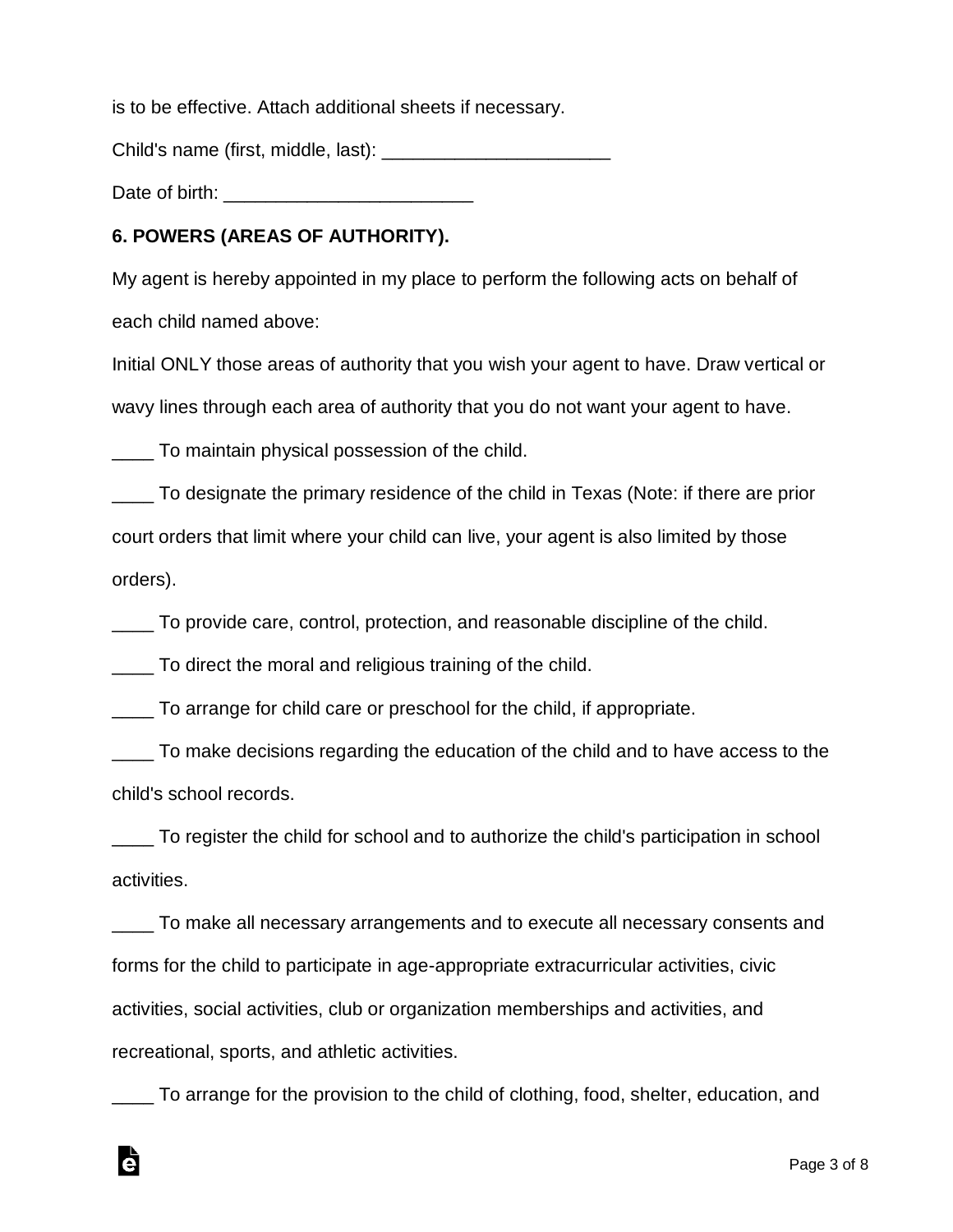medical, psychiatric, psychological, dental, surgical, counseling, therapy, and rehabilitative services.

\_\_\_\_ To arrange for insurance as appropriate for the child to cover medical, psychiatric, psychological, dental, surgical, counseling, therapy, or rehabilitative services, and to arrange for appropriate accident, travel, or other insurance for the child.

\_\_\_\_ To consent to medical, psychiatric, psychological, dental, surgical, counseling, therapy, and rehabilitative services for the child and to have access to all records relating to those services.

\_\_\_\_ For the child, in regard to confidential information and protected health information, for the purposes of the Health Insurance Portability and Accountability Act of 1996 (HIPAA), and any other law or rule requiring authority to consent to or obtain confidential information of any sort or protected health information, my agent is acting in loco parentis and can execute requests and authorizations regarding confidential information or protected health information for the child.

\_\_\_\_ To open and manage accounts at financial institutions for the child, with or without the name of the agent as co-signer on the account, as appropriate to the maturity of the child.

\_\_\_\_ To arrange for the child to obtain motor vehicle, boating, and other licenses and registrations, as appropriate to the maturity of the child.

\_\_\_\_ To co-sign or guarantee appropriate loans to the child by third parties for educational purposes or to purchase goods and services.

Ġ

\_\_\_\_ To collect debts owing to the child, to pay debts owed by the child from the child's money, to defend suits against the child, and to pursue suits to benefit the child, but this does not waive the legal protection of the child under any law due to the child being a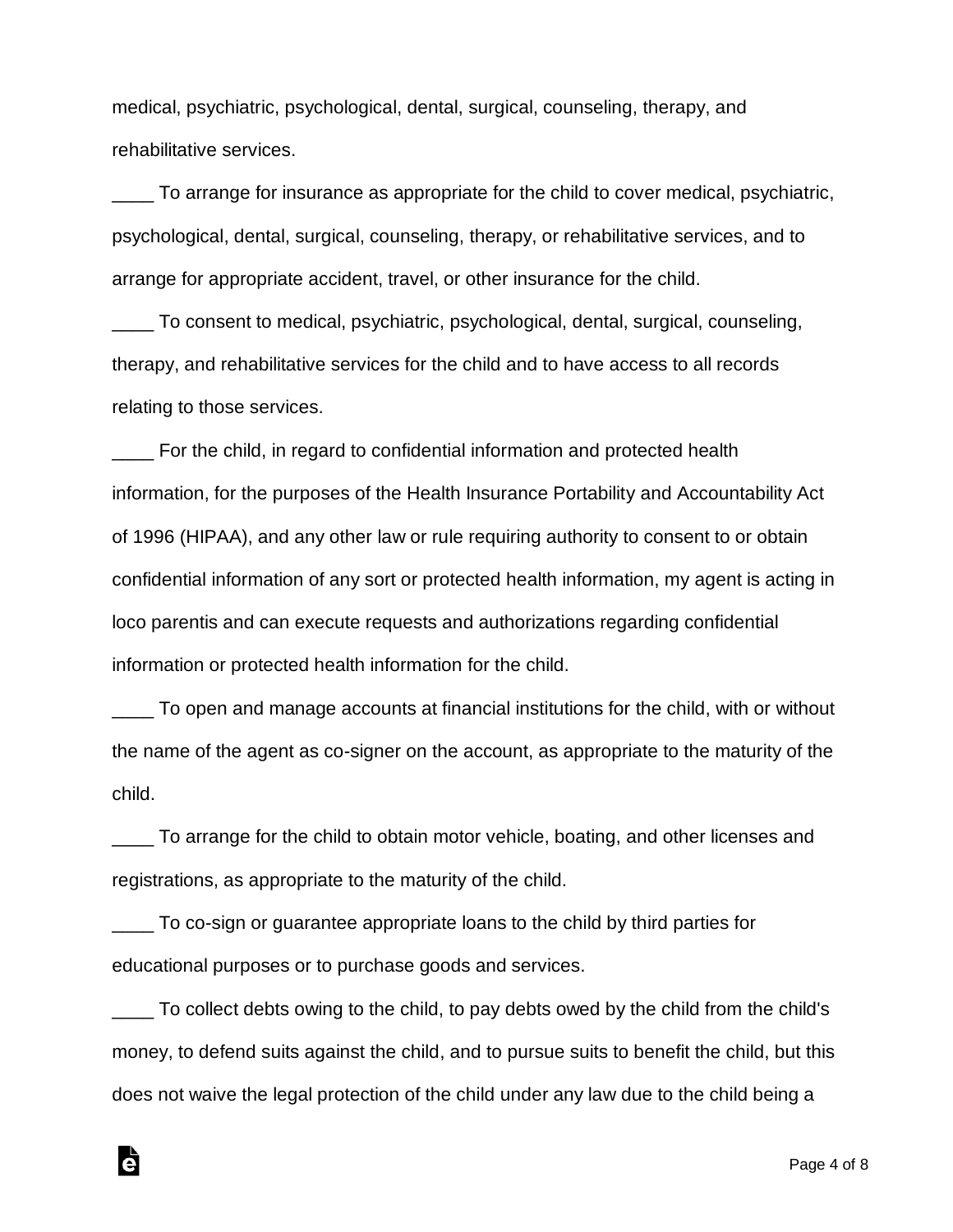minor.

To give consent for lawful employment appropriate to the age, interest, and capabilities of the child.

\_\_\_\_ As permitted under applicable law, to arrange for and authorize travel out of state and out of country for the child and to execute necessary documents related to out-ofstate and out-of-country travel.

**7. ALLERGIES AND SPECIAL HEALTH NEEDS**. (Attach additional sheets as necessary.)

The following children have the following allergies (including allergic reactions to medicines) or the following special health needs (including dietary needs):

**8. LIMITATIONS ON AGENT** (optional). (Attach additional sheets as necessary.)

Limitations on the decision-making authority and powers of my agent are as follows:

\_\_\_\_\_\_\_\_\_\_\_\_\_\_\_\_\_\_\_\_\_\_\_\_\_\_\_\_\_\_\_\_\_\_\_\_\_\_\_\_\_\_\_\_\_\_\_\_\_\_\_\_\_\_\_\_\_\_\_\_\_\_\_\_\_\_\_\_\_\_

Except to the extent that I have geographically limited the exercise of one or more powers or areas of decision-making in the limitations section or elsewhere in this power of attorney, powers and authorities granted to my agent in this Power of Attorney for Caregiver of Child can be exercised both within and outside the State of Texas.

\_\_\_\_\_\_\_\_\_\_\_\_\_\_\_\_\_\_\_\_\_\_\_\_\_\_\_\_\_\_\_\_\_\_\_\_\_\_\_\_\_\_\_\_\_\_\_\_\_\_\_\_\_\_\_\_\_\_\_\_\_\_\_\_\_\_\_\_\_\_

### **9. DESIGNATION OF ALTERNATE AGENT** (optional).

If the person designated as my agent is unable or unwilling to continue to act as caregiver for my child, I designate the following person to serve as my agent to make decisions on behalf of my child:

Alternate agent:

Ġ

Name: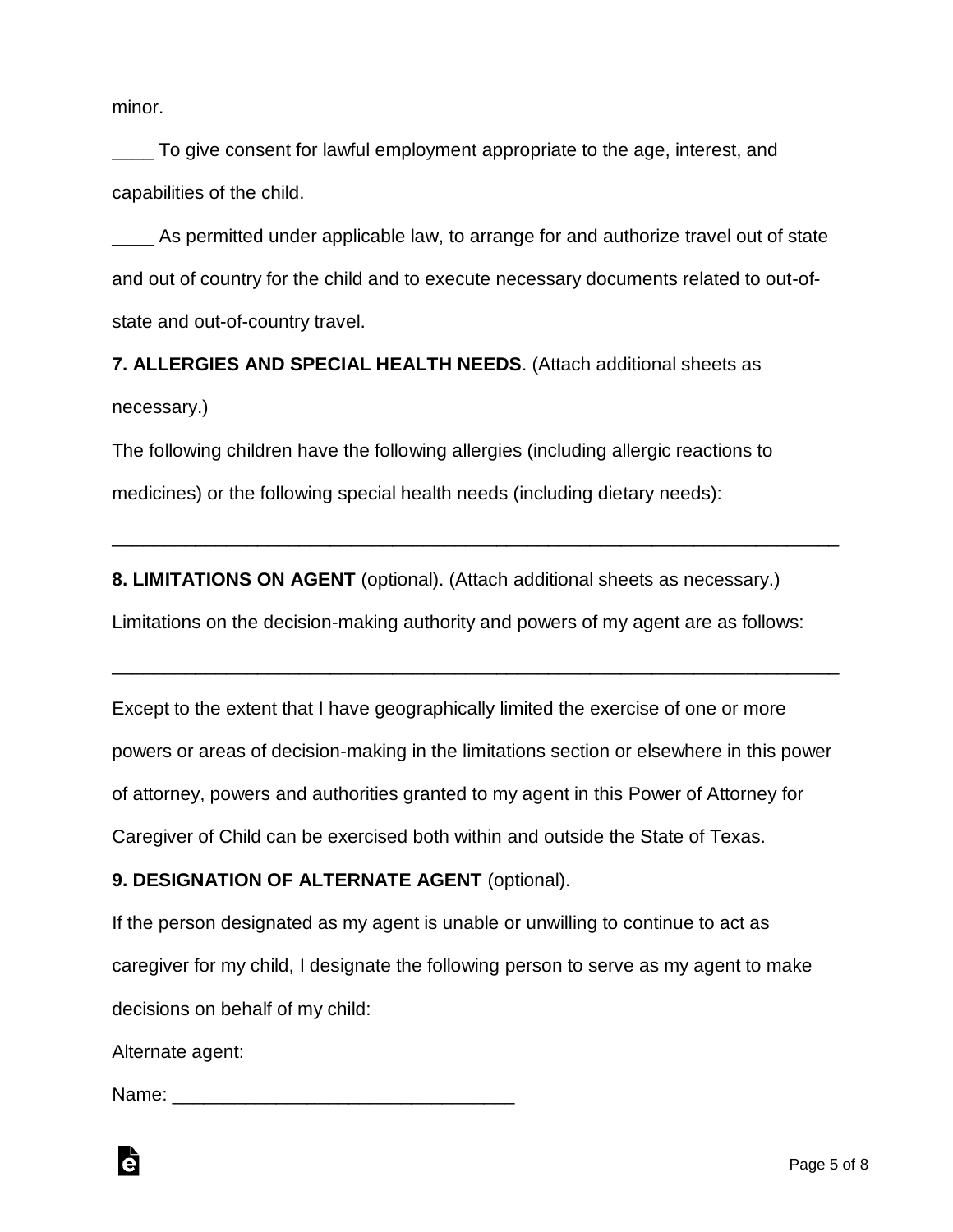Address:

Telephone number:  $\blacksquare$ 

### **10. DURATION**.

\_\_\_\_ (initial) I understand that this power of attorney starts on the day I sign it and continues until it is revoked, or until the expiration date, whichever date occurs earlier. I understand that I can revoke this power of attorney at any time by revoking it in accordance with the revocation provisions.

The expiration date of this power of attorney is  $\blacksquare$ 

**11. EFFECT OF SUBSEQUENT DISABILITY**. Initial whichever statement is true and states your intent:

(Initial one space only)

\_\_\_\_ This power of attorney is not affected merely due to my subsequent disability or incapacity and remains in effect until the expiration date or the date I revoke this power of attorney before the expiration date. If I am later determined by a court to be incapacitated, then the court may invalidate this power of attorney in whole or in part, or may leave it wholly unaffected.

\_\_\_\_ This power of attorney becomes ineffective if I later become disabled or incapacitated or if I am later determined by a court to be incapacitated.

### **12. REVOCATION PROVISIONS**.

à

This power of attorney revokes all prior Powers of Attorney for Caregiver of Child. I understand that this power of attorney can only be revoked, by the parent or parents who signed it, in a writing witnessed by two witnesses who are at least 18 years of age, neither of whom is the agent, and at least one of whom is not related by blood or marriage to the child or the agent. I understand that a parent who did not sign the power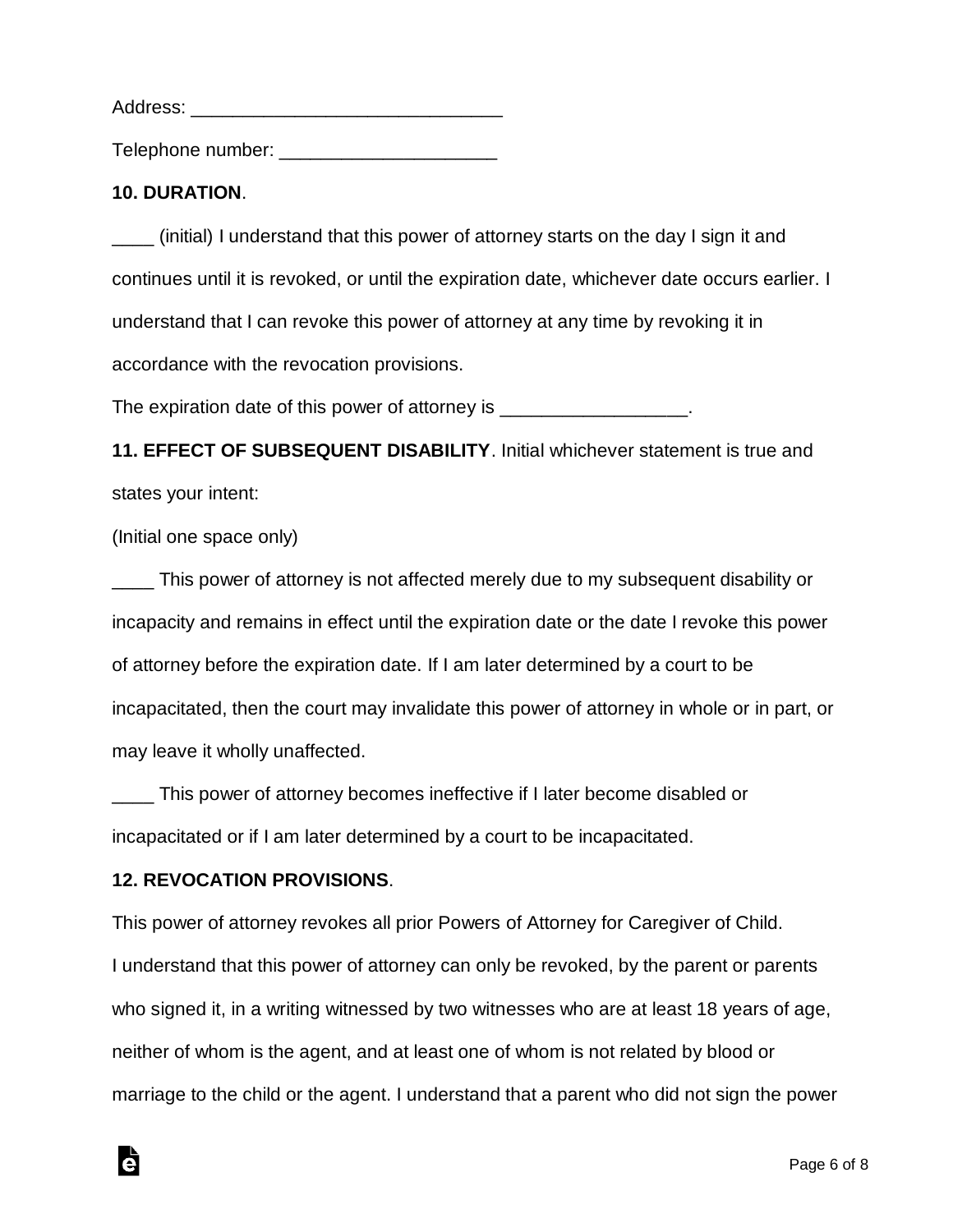of attorney may revoke the power of attorney by executing a written statement that the parent is willing and able to make decisions regarding the parent's child. The written statement must be witnessed by two witnesses who are at least 18 years of age, neither of whom is the agent, and at least one of whom is not related by blood or marriage to the child or the agent.

**13. ORIGINAL AND COPIES**. The original of this Power of Attorney for Caregiver of Child is in the possession of: \_\_\_\_\_\_\_\_\_\_\_\_\_\_\_\_\_\_\_\_\_\_\_\_\_\_\_\_\_\_\_\_\_\_\_\_\_\_\_\_\_\_\_\_\_.

The following persons have a copy of this Power of Attorney for Caregiver of Child:

**14. PRESENTATION**. Unless otherwise limited in regard to methods of presentation, in the limitations section of this power of attorney, the agent named in this Power of Attorney for Caregiver of Child can present this power of attorney in person, by fax, by attachment to e-mail, or by copy sent by United States mail or delivery service.

\_\_\_\_\_\_\_\_\_\_\_\_\_\_\_\_\_\_\_\_\_\_\_\_\_\_\_\_\_\_\_\_\_\_\_\_\_\_\_\_\_\_\_\_\_\_\_\_\_\_\_\_\_\_\_\_\_\_\_\_\_\_\_\_\_\_\_\_\_\_

#### **15. SIGNATURES**.

à

Parent: I have read the disclosure statement for the Power of Attorney for Caregiver of

Child. I sign my name to this Power of Attorney for Caregiver of Child.

Signed on this \_\_\_\_\_ day of \_\_\_\_\_\_\_\_\_\_\_\_\_\_\_\_\_\_\_\_, 20\_\_\_\_.

**Parent's Signature** [\\_\\_\\_\\_\\_\\_\\_\\_\\_\\_\\_\\_\\_\\_\\_\\_\\_\\_\\_\\_\\_\\_\\_\\_\\_\\_\\_\\_\\_](www.esign.com)

Printed Name \_\_\_\_\_\_\_\_\_\_\_\_\_\_\_\_\_\_\_\_\_\_\_\_\_\_\_\_\_